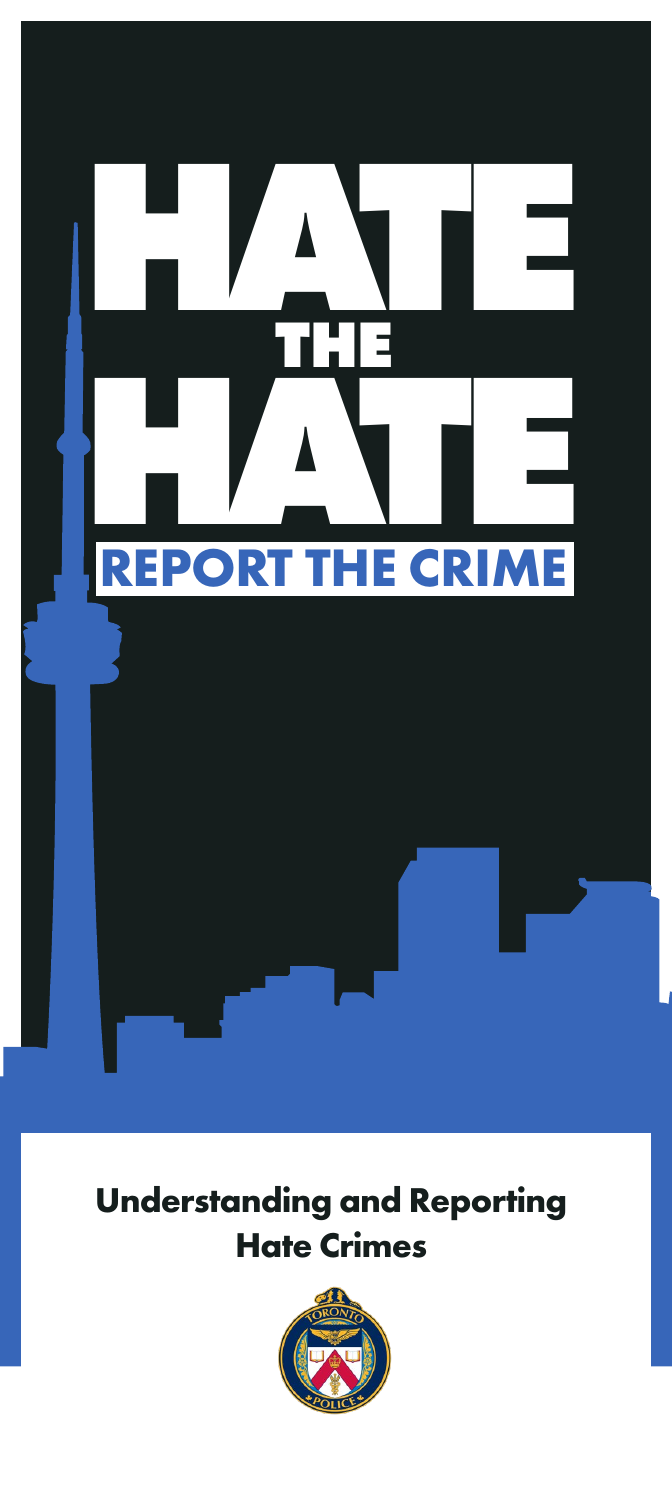#### **HATE CRIMES.**

A hate crime is a criminal offence committed against a person or property motivated in whole or in part by hate, bias or prejudice against an identifiable group. An identifiable group may be distinguished by race, national or ethnic origin, colour, religion, sex, age, mental or physical disability, sexual orientation, or gender identity or expression.

Almost any type of criminal offence can be motivated by hate. Examples of hate crime offences may include acts of violence or hostility such as an assault (hitting or spitting on someone) or causing damage to property. The key is that these acts intentionally target individuals or property based on the offender's hate towards the "identifiable group".

The *Criminal Code* also requires a court that imposes a sentence for any offence to take into consideration whether the offence was motivated by hate, bias or prejudice based on any of the identifiable groups or any other similar factor.

#### **HATE INCIDENTS.**

A hate incident is a non-criminal action or behaviour that is motivated by hate against an identifiable group. Examples of hate incidents include using racial slurs, or insulting a person because of their ethnic or religious dress or how they identify. (For example, a neighbour dispute or a dispute in a parking lot which escalates to verbal abuse, derogatory or racial slurs.) These incidents can be very harmful and lead to emotional and psychological stress. Police will respond to hate incidents and can provide education, support, and community resources to help de-escalate and address a situation.

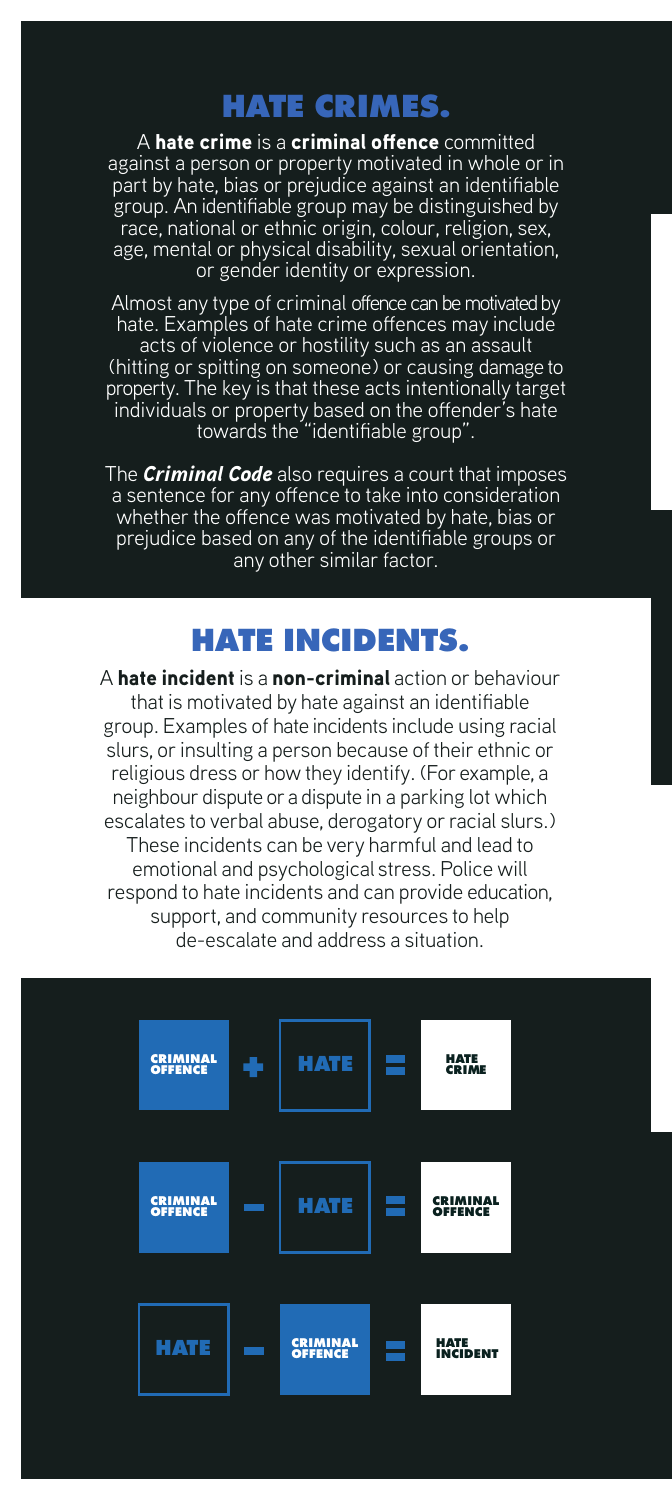#### **WHAT ARE KEY INDICATORS THAT A HATE CRIME MAY HAVE BEEN COMMITTED?**

- 1. Comments made during the offence.
- 2. Motivation of the perpetrator or even lack of an apparent motive.
- 3. Victim's perception that they were targeted.
- 4. Display of hate symbols, gestures and language.
- 5. The manner in which the offence was committed.
- 6. Recurring patterns of harassment, humiliation or intimidation.
- 7. Other relevant circumstances surrounding the offence.

## **HATE SPEECH IN CANADA**

The *Criminal Code*, sections 318 and 319 addresses hate propaganda. The offences are as follows:

**Section 318** *Criminal Code* **Advocate Genocide**

**Section 319 (1)** *Criminal Code* **Public Incitement of Hatred** 

**Section 319 (2)** *Criminal Code* **Wilful Promotion of Hatred** 

Context **is extremely important in hate propoganda investigations.**

With the exception of public incitement of hatred, police must obtain consent of the Attorney General prior to laying charges.

"Hate propaganda" is defined in the *Criminal Code* as "any writing, sign or visible representation that advocates or promotes genocide or the communication of which by any person would constitute an offence under section 319."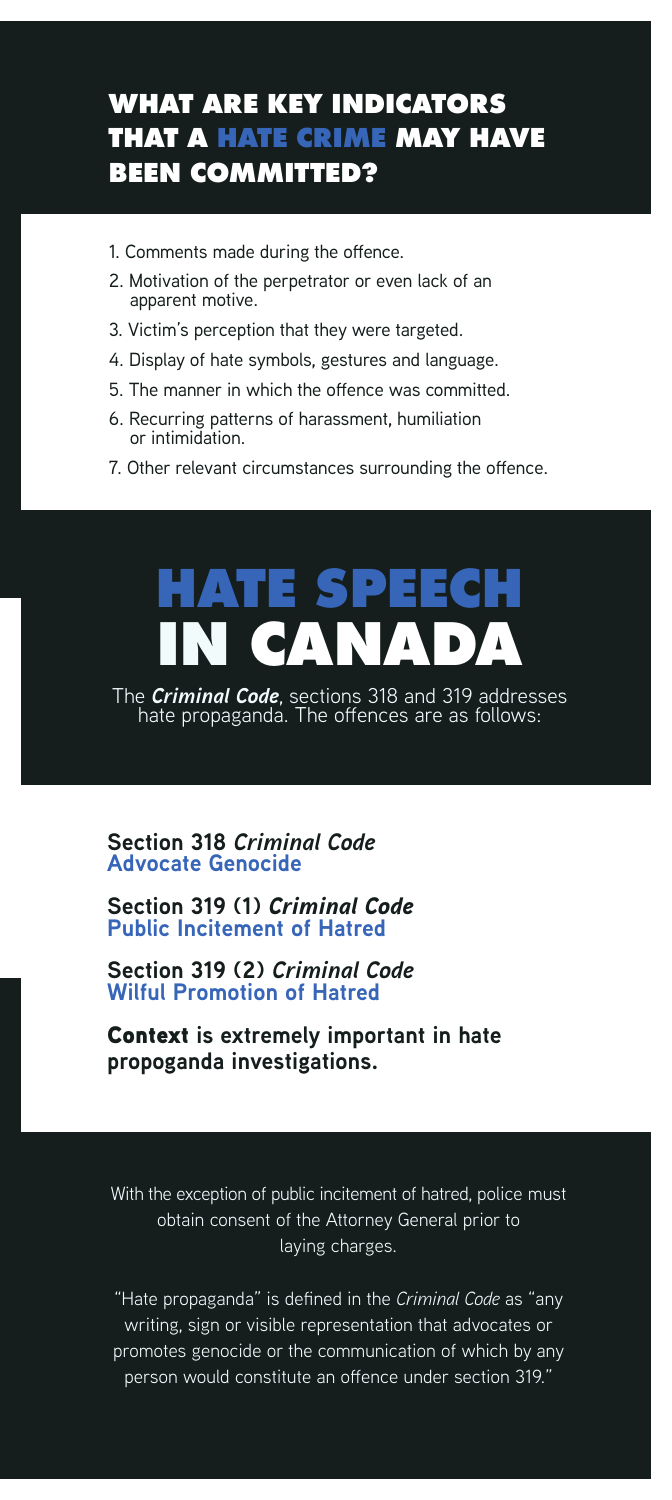#### **CANADIAN CHARTER OF RIGHTS AND FREEDOMS**

Freedom of expression is an enshrined fundamental freedom in Section 2 of the *Canadian Charter of Rights and Freedoms*.

Section 2 of the *Charter* reads: Everyone has the following fundamental freedoms:

A. Freedom of conscience and religion;

**B.** Freedom of thought, belief, opinion and expression, including freedom of the press and other media of communication;

C. Freedom of peaceful assembly; and

D. Freedom of association.

Hate speech is not protected by the *Charter*.

### **WHY IS IT IMPORTA TO REPORT HATE CRIMES?**

Hate crimes are message crimes. The message is, "You are not welcome!"

A timely and effective police response can improve the relationship between police and the communities the police serve. Positive relationships such as these can have extensive benefits in other aspects of public safety.

Hate crimes and hate incidents create community-wide unrest.

Hate incidents can escalate and prompt retaliatory action.

Others in the community who share the victim's characteristics may also feel victimized and vulnerable.

Hate crimes and hate incidents can lead to feelings of isolation, and emotional and psychological stress.

Hate-motivated crimes have long-lasting and serious side effects for society as a whole.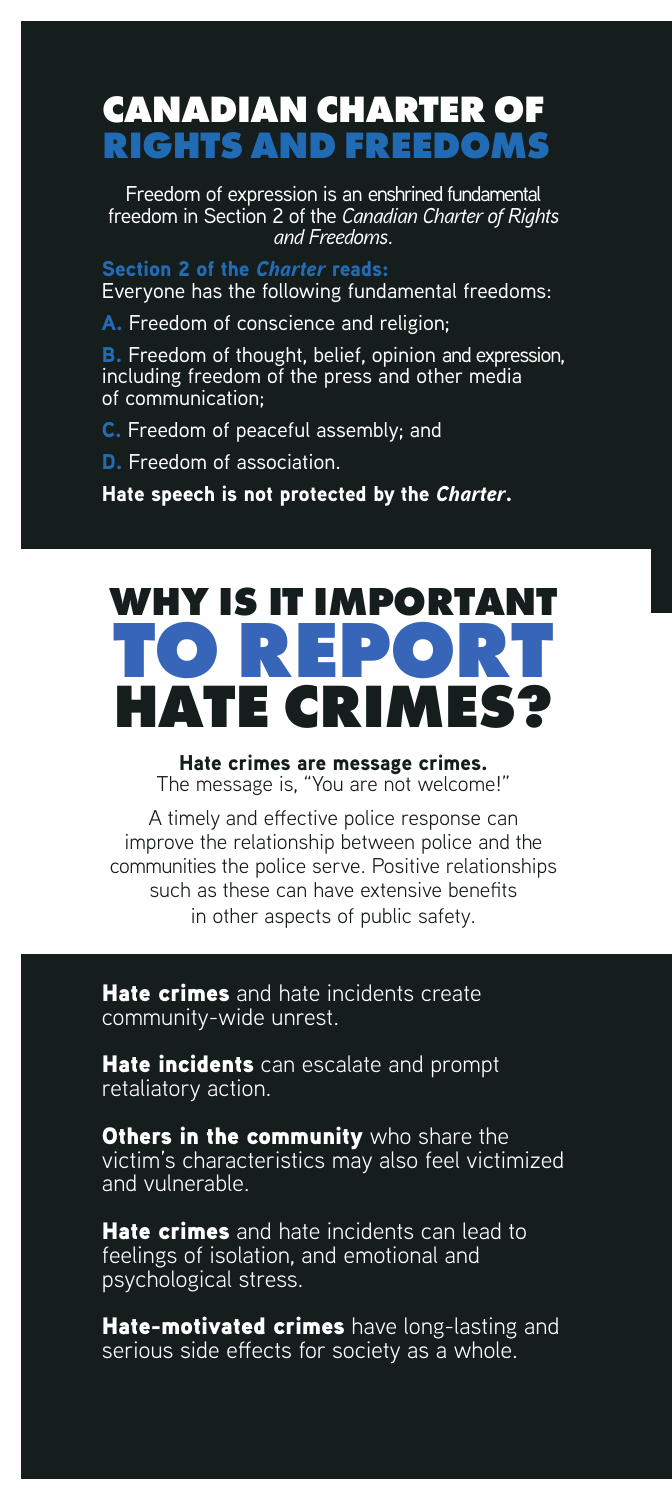# **HOW TO REPORT HATE CRIMES**

 **IN AN EMERGENCY: CALL 9-1-1.**

**Call 9-1-1, if there is an immediate threat to life or property.**

- Stay calm.
- Call the police from a safe location.

• To report a hate crime or hate incident to the Toronto Police Service that is not an emergency, call 416-808-2222.

• Protect and document potential evidence if safe to do so.

• Report exact utterances and relevant details.

To report crimes anonymously, call Crime Stoppers at: 416-222-8477 (TIPS) or online

at: 222tips.com torontopolice.on.ca/crimeprevention/







### **THE TORONTO POLICE SERVICE HATE CRIME UNIT**

The Toronto Police Service Hate Crime Unit was established in 1993 to provide support and expertise to frontline officers and investigative units. The mandate of the Unit includes collecting data regarding hate-motivated criminal offences across the City of Toronto, assisting with the investigation and prevention of hate crimes, and providing public education and training.

To learn more about the Toronto Police Service Hate Crime Unit and its mandate please visit: **torontopolice.on.ca/crimeprevention/hatecrime.php**